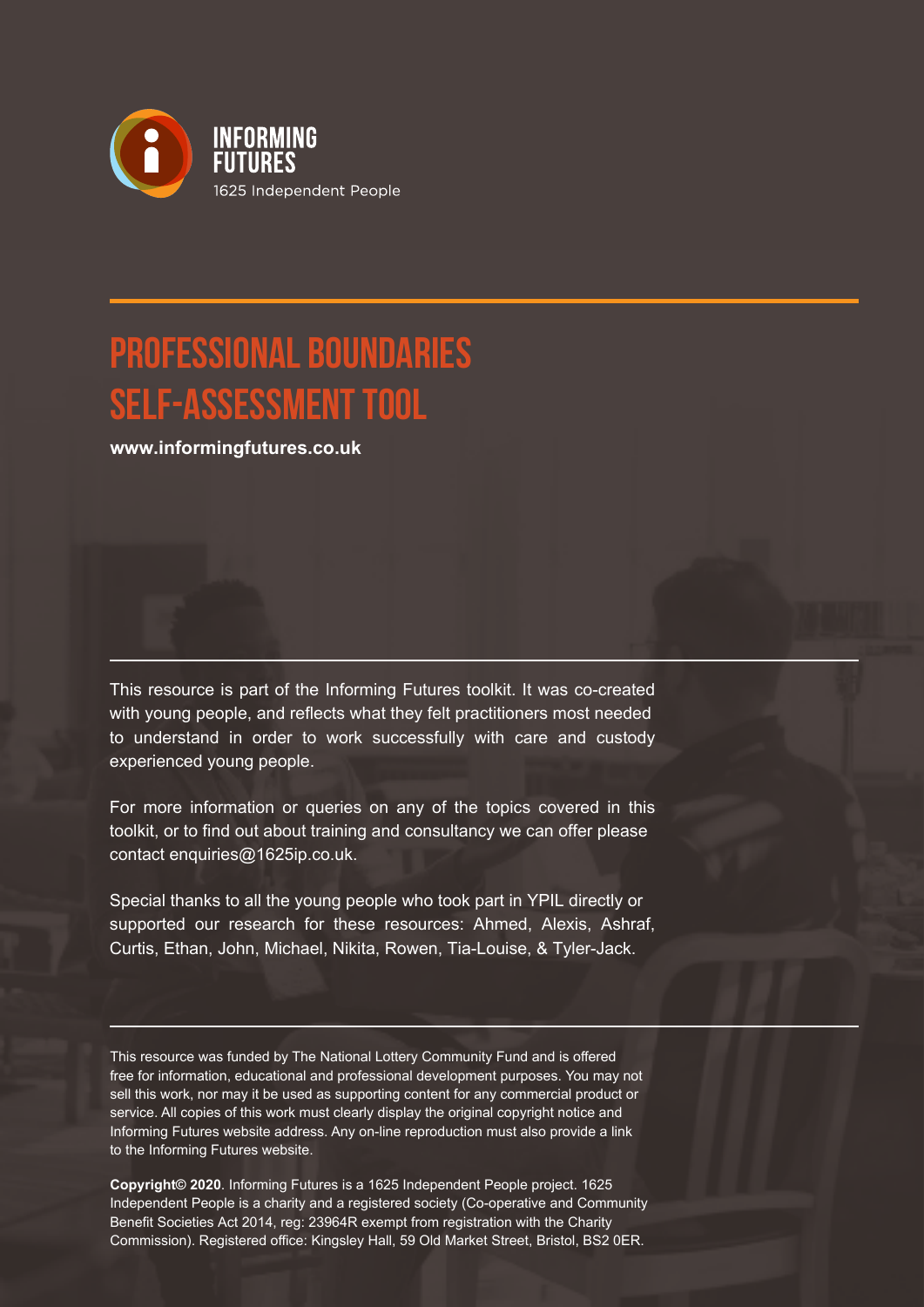# PROFESSIONAL BOUNDARIES SELF-ASSESSMENT TOOL

Answer every question, don't think about your answer too long and put down your first answer. Choose the answer that is closest to your own response.

## **Q1**

**You are walking down the street with your partner and see a client you are currently working with, walking down the street towards you.** 

Do you?

- a) Ignore them
- b) Make eye contact and see what they want to do
- c) Nod a brief hello to them
- d) Stop and chat with them
- e) Stop them and introduce your partner

#### **Q2**

**One of your clients notices you are reading a book by his/her favourite author, you have just finished the book and can tell he/she would love to read it.**

 $\_$  , and the set of the set of the set of the set of the set of the set of the set of the set of the set of the set of the set of the set of the set of the set of the set of the set of the set of the set of the set of th

Do you?

- a) Give them the book as you have finished with it
- b) Hurriedly put the book away
- c) Discuss the ideas and themes of the book with them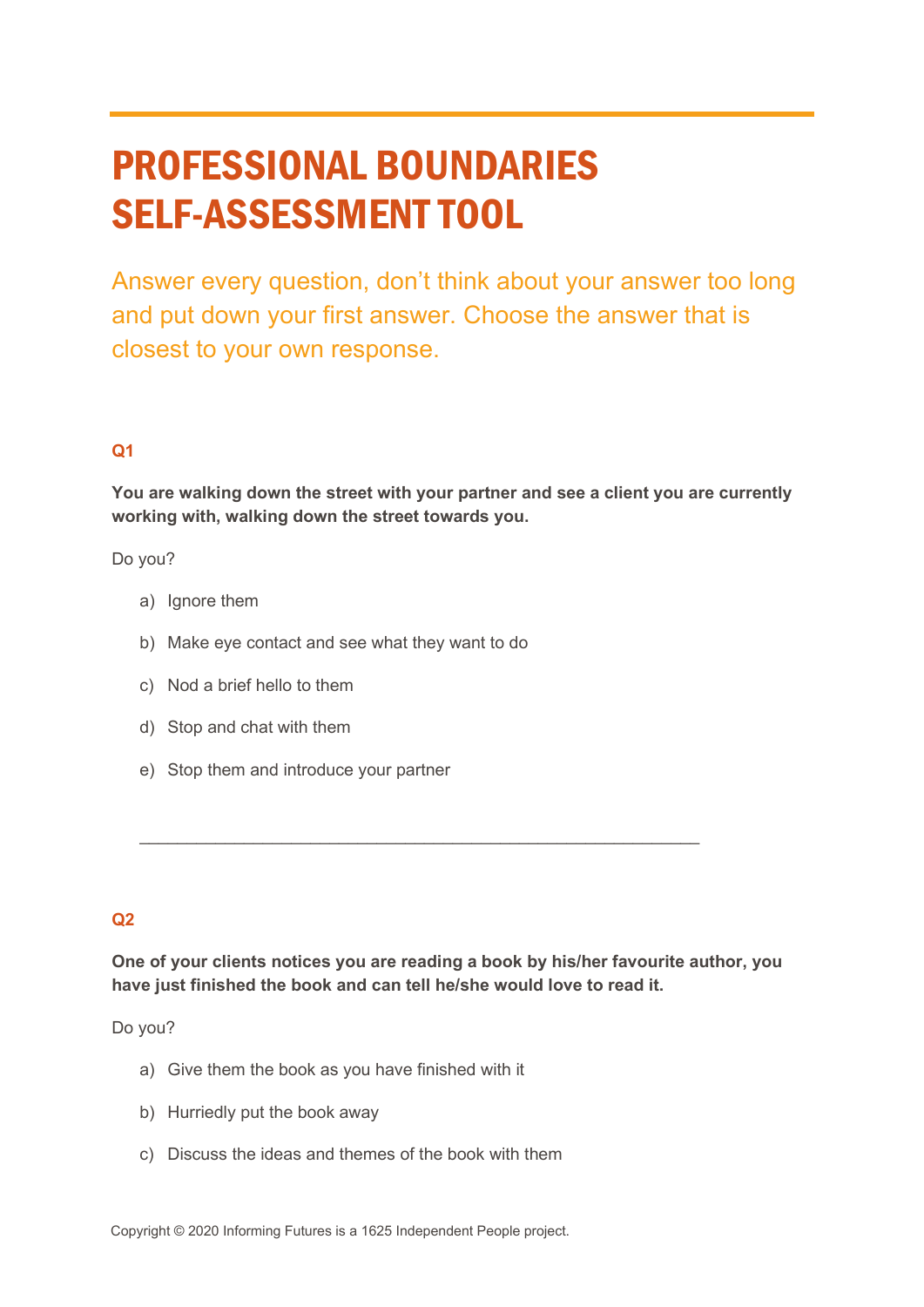- d) Suggest they join the local library
- e) Offer to lend them the book

#### **A client asks if you have a partner and children?**

Do you?

- a) Give a totally honest answer
- b) Tell them it's none of their business
- c) Acknowledge your situation without giving too much information away

 $\_$  , and the set of the set of the set of the set of the set of the set of the set of the set of the set of the set of the set of the set of the set of the set of the set of the set of the set of the set of the set of th

 $\_$  , and the set of the set of the set of the set of the set of the set of the set of the set of the set of the set of the set of the set of the set of the set of the set of the set of the set of the set of the set of th

- d) Get out your family photos
- e) Have a moan about your partner / lack of partner

## **Q4**

**One of your key clients who suffers from depression and is a heavy cannabis user is always late for your meetings if they turn up at all.** 

Do you?

- a) Keep offering them appointments and do the best you can.
- b) Make extra effort to remind them about the appointments.
- c) Offer to make home visits.
- d) Tell them they need to turn up or the sessions will end.
- e) Spend the session looking at their inability to turn up on time
- f) Try and devise an action plan with them to deal with the issue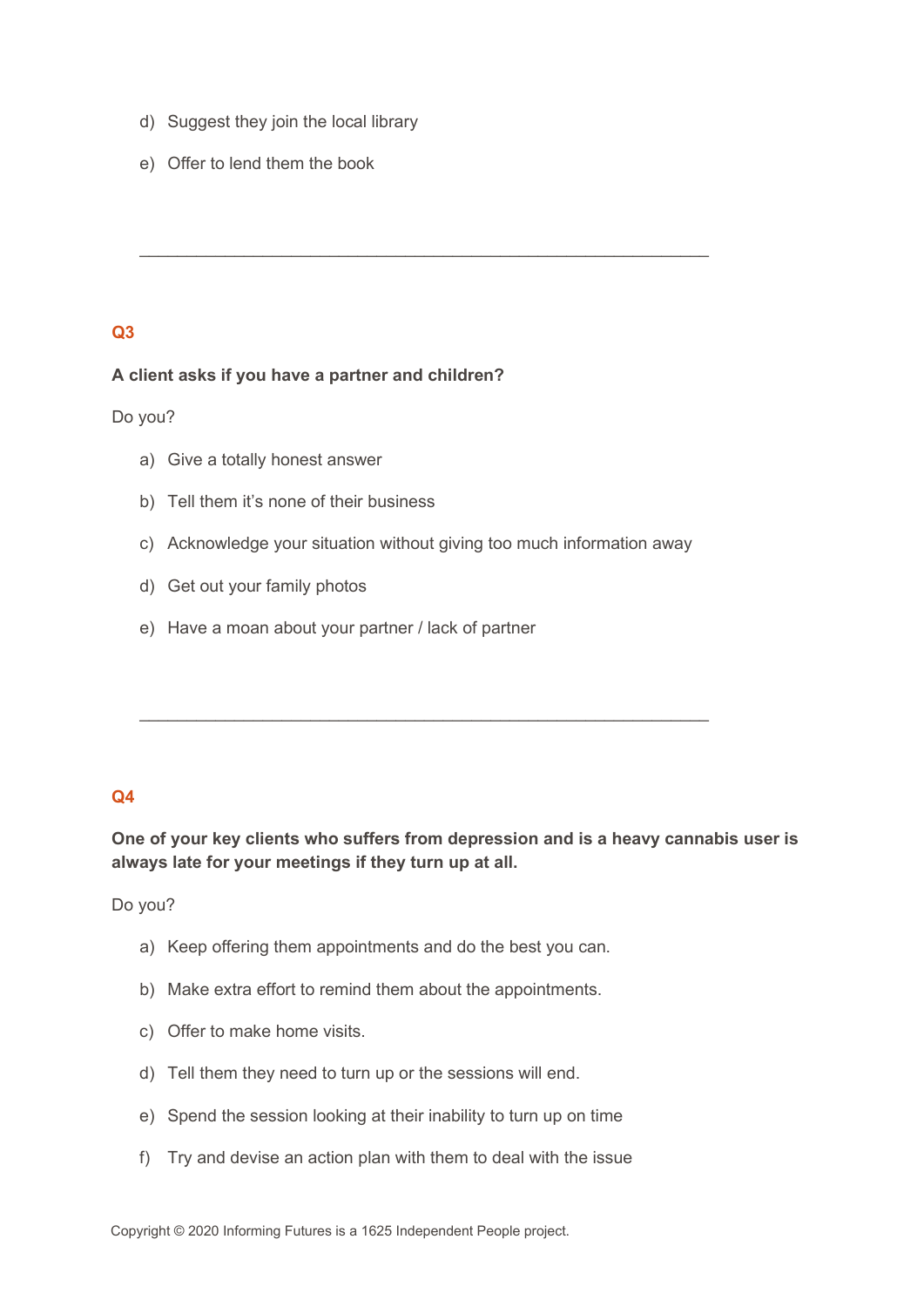g) Tell them that when you smoked cannabis it made you lazy as well

## **Q5a**

**A client who you have been working with closely relapses badly into old negative behaviours that leave them worse off than when you started working with them.**

 $\_$  , and the set of the set of the set of the set of the set of the set of the set of the set of the set of the set of the set of the set of the set of the set of the set of the set of the set of the set of the set of th

How do you feel?

- a) Sad
- b) Annoyed
- c) Disappointed
- d) Angry
- e) Nothing, they're just a client

## **Q5b)**

Do you?

- a) Track them down and get them in for a 1-2-1
- b) Send them a message to come and see you when they are ready

\_\_\_\_\_\_\_\_\_\_\_\_\_\_\_\_\_\_\_\_\_\_\_\_\_\_\_\_\_\_\_\_\_\_\_\_\_\_\_\_\_\_\_\_\_\_\_\_\_\_\_\_\_\_\_\_\_\_

- c) Talk to other clients about what is happening for them
- d) Let them get on with it, they will come and see you if they are ready

\_\_\_\_\_\_\_\_\_\_\_\_\_\_\_\_\_\_\_\_\_\_\_\_\_\_\_\_\_\_\_\_\_\_\_\_\_\_\_\_\_\_\_\_\_\_\_\_\_\_\_\_\_\_\_\_\_\_\_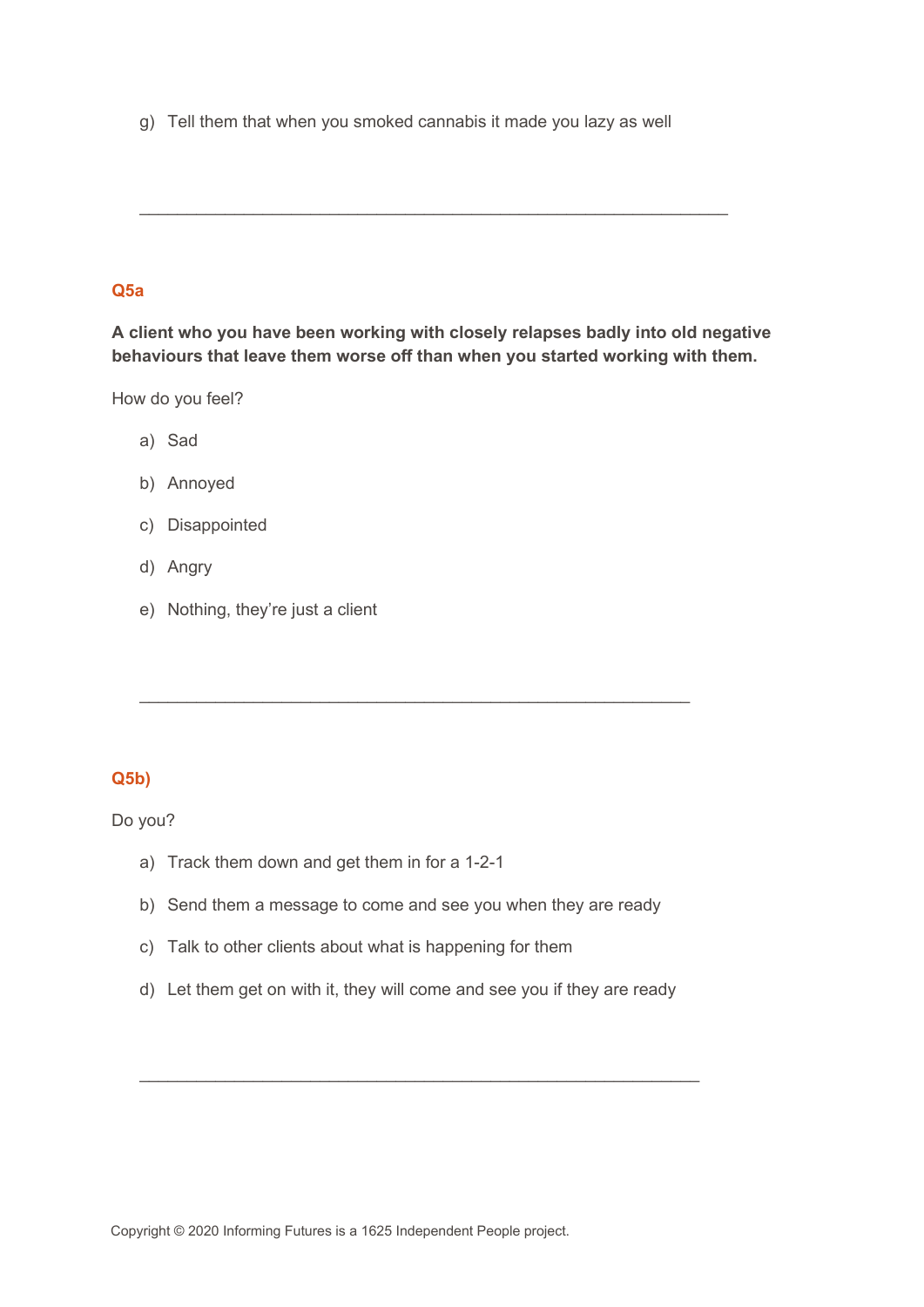**A client tells you that you really 'get' them and no one else understands them, and that they think you are a wonderful person.**

Do you?

- a) Thank them and say that they are a special person
- b) Act pleased but modest
- c) Explain that you are just doing your job
- d) Tell them to stop being soft
- e) Give them a hug

## **Q7**

**A client gets engaged and says that they will invite you to the wedding and that they would really like you to be there after all you have been through together.**

 $\_$  , and the set of the set of the set of the set of the set of the set of the set of the set of the set of the set of the set of the set of the set of the set of the set of the set of the set of the set of the set of th

Do you?

- a) Say you will start looking for an outfit.
- b) Tell them that you don't think it is appropriate for you to go.

\_\_\_\_\_\_\_\_\_\_\_\_\_\_\_\_\_\_\_\_\_\_\_\_\_\_\_\_\_\_\_\_\_\_\_\_\_\_\_\_\_\_\_\_\_\_\_\_\_\_\_\_\_\_\_\_\_

- c) Tell them you would love to come but professional boundaries mean that you can't.
- d) Be vague, intending not to come anyway.

#### **Q8**

**A new client spontaneously gives you a hug at the end of a particularly good session.**

Do you

a) Hug them back and tell them what a positive session it was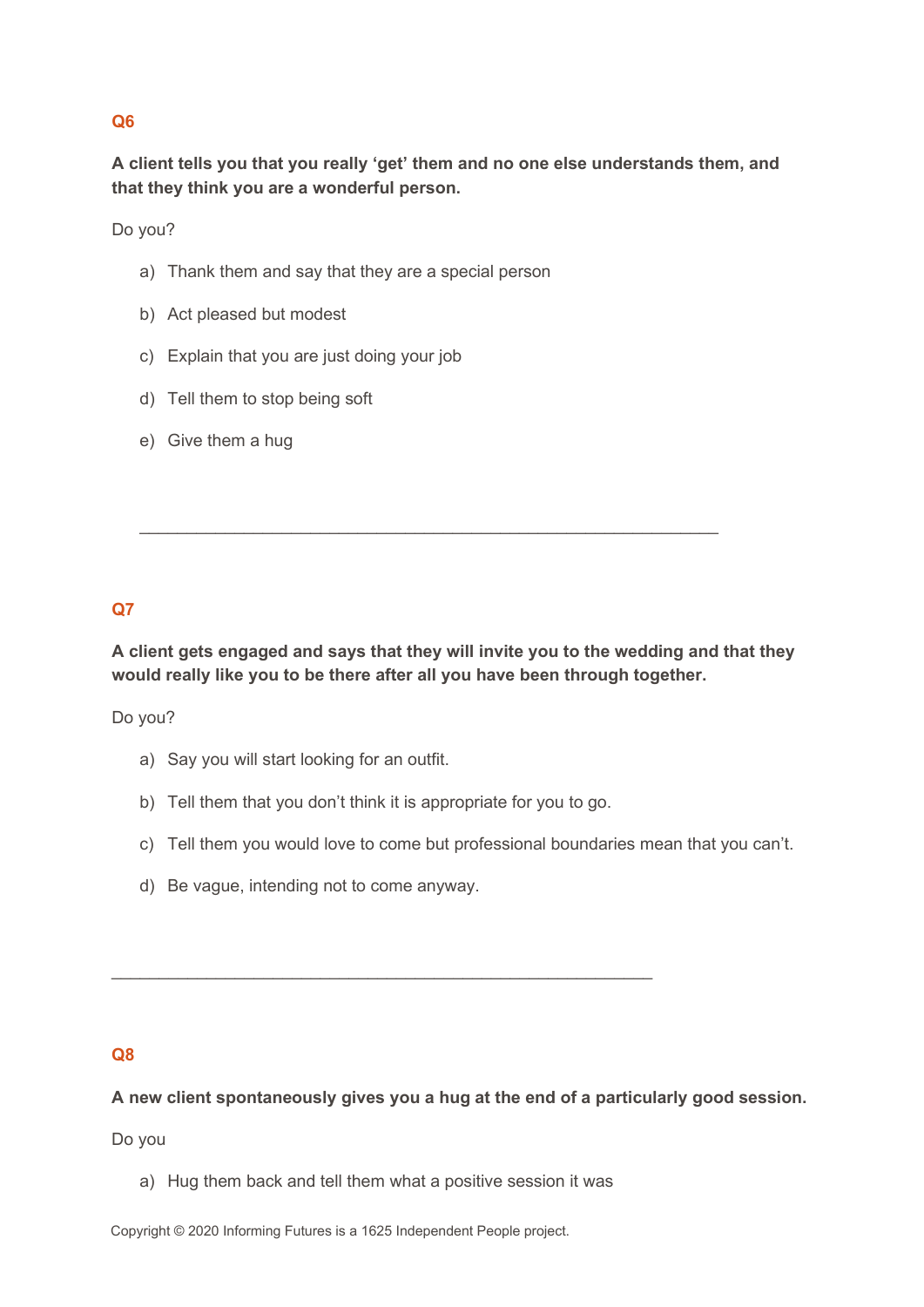- b) Let them hug you but don't really engage
- c) Avoid the hug and tell them that it is not appropriate
- d) Accept the hug and tell them it is not appropriate
- e) Tell them not to ever touch you

**You turn up to meet your friends for a drink in the pub. You see one of your current clients in the pub with some of her friends.** 

\_\_\_\_\_\_\_\_\_\_\_\_\_\_\_\_\_\_\_\_\_\_\_\_\_\_\_\_\_\_\_\_\_\_\_\_\_\_\_\_\_\_\_\_\_\_\_\_\_\_\_\_\_\_\_\_\_\_\_

Do you

- a) Ignore your client all night
- b) Speak to your client and suggest they leave the pub
- c) Ask your friends to leave with you to another pub
- d) Take the lead from your client, acknowledging them if they you but then keep some distance
- e) Buy your client a drink

## **Q10**

**One of your clients brings you a reasonably expensive bottle of perfume / aftershave as a gift towards the end of your time working with them.**

 $\_$  , and the set of the set of the set of the set of the set of the set of the set of the set of the set of the set of the set of the set of the set of the set of the set of the set of the set of the set of the set of th

Do you?

- a) Accept the gift with thanks
- b) Refuse the gift explaining that you aren't able to accept it
- c) Accept the gift but say you will have to give it to your volunteer coordinator